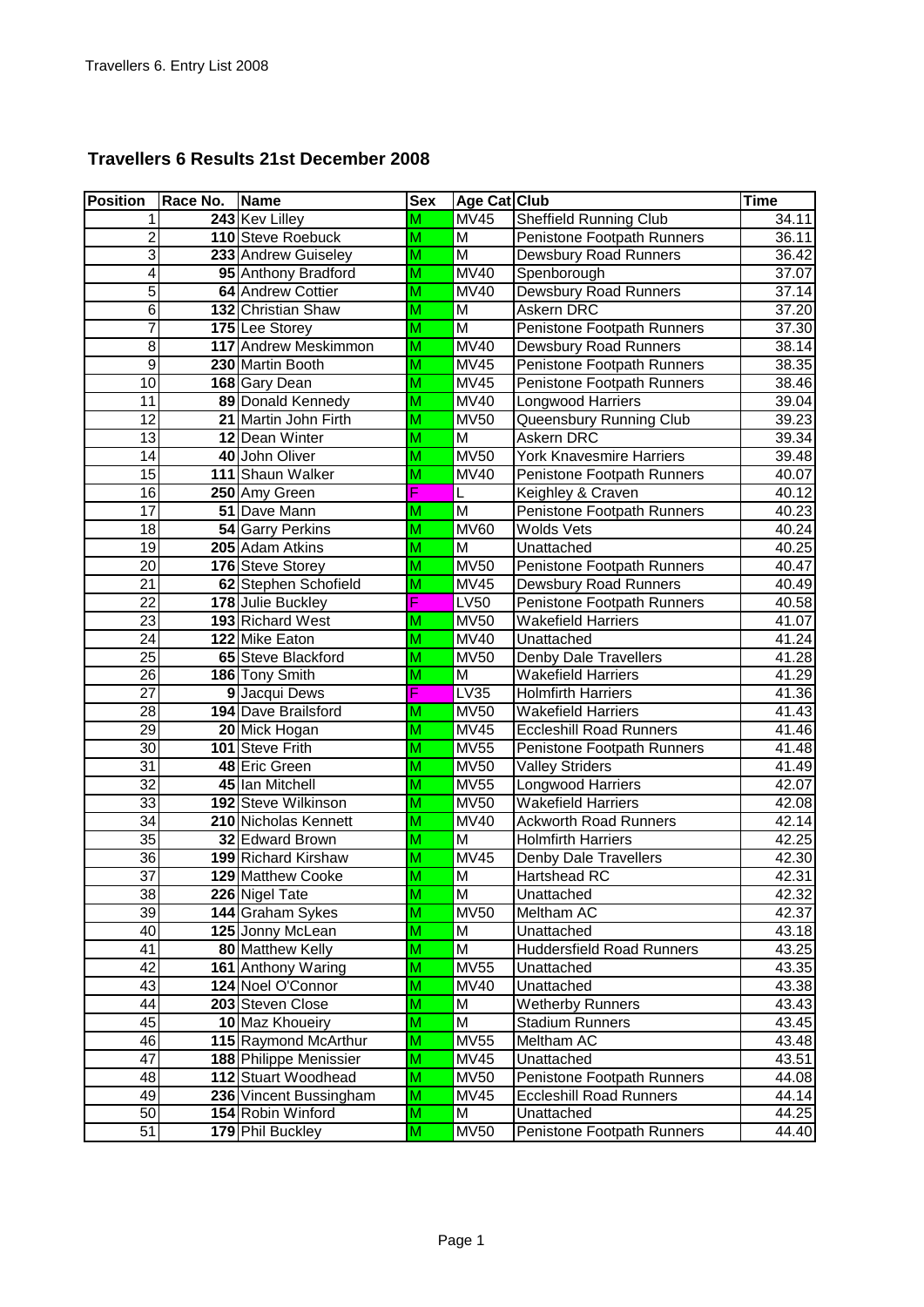| <b>Position</b>       | Race No. | <b>Name</b>                         | <b>Sex</b>              | Age Cat Club               |                                                          | <b>Time</b>    |
|-----------------------|----------|-------------------------------------|-------------------------|----------------------------|----------------------------------------------------------|----------------|
| 52                    |          | 246 Phil McGeever                   | M                       | <b>MV45</b>                | <b>Horsforth Harriers</b>                                | 44.47          |
| 53                    |          | 208 John Ridsdale                   | M                       | M                          | Unattached                                               | 44.50          |
| $\overline{54}$       |          | 17 Mike Harrison                    | $\overline{\mathsf{M}}$ | <b>MV45</b>                | Meltham AC                                               | 44.51          |
| $\overline{55}$       |          | 187 Tony Audsley                    | $\overline{\mathsf{M}}$ | <b>MV55</b>                | <b>Wakefield Harriers</b>                                | 44.54          |
| 56                    |          | 16 Tony Crosby                      | $\overline{\mathsf{M}}$ | <b>MV50</b>                | Meltham AC                                               | 44.57          |
| 57                    |          | 200 David Townend                   | $\overline{\mathsf{M}}$ | <b>MV50</b>                | <b>Denby Dale Travellers</b>                             | 45.07          |
| 58                    |          | 74 Phil Robinson                    | $\overline{\mathsf{M}}$ | <b>MV40</b>                | Unattached                                               | 45.11          |
| 59                    |          | 24 Stephen Brook                    | M                       | <b>MV60</b>                | Queensbury Running Club                                  | 45.15          |
| 60                    |          | 15 David English                    | M                       | <b>MV40</b>                | <b>Totley AC</b>                                         | 45.40          |
| 61                    |          | 50 Nigel Thomas                     | $\overline{\mathsf{M}}$ | <b>MV45</b>                | <b>Meltham AC</b>                                        | 45.44          |
| 62                    |          | 84 Dave Ladocha                     | M                       | <b>MV55</b>                | <b>Huddersfield Road Runners</b>                         | 45.56          |
| 63                    |          | 160 Richard Beaumont                | $\overline{\mathsf{M}}$ | <b>MV50</b>                | <b>Meltham AC</b>                                        | 45.57          |
| 64                    |          | 133 Jane Shelmerdine                | F                       | LV45                       | York Knavesmire Harriers                                 | 46.02          |
| 65                    |          | 158 Randolph Haggerty               | M                       | <b>MV40</b>                | <b>Kirkstall Harriers</b>                                | 46.03          |
| 66                    |          | 169 Dave Foster                     | $\overline{\mathsf{M}}$ | <b>MV55</b>                | Penistone Footpath Runners                               | 46.04          |
| 67                    |          | 239 Barry Tyas                      | $\overline{M}$          | <b>MV50</b>                | <b>Meltham AC</b>                                        | 46.13          |
| 68                    |          | 82 Mick Booth                       | $\overline{\mathsf{M}}$ | <b>MV55</b>                | <b>Huddersfield Road Runners</b>                         | 46.16          |
| 69                    |          | 102 Bob Innes                       | $\overline{\mathsf{M}}$ | <b>MV55</b>                | Penistone Footpath Runners                               | 46.22          |
| 70                    |          | 244 Jacky Smith                     | F                       | <b>LV55</b>                | <b>Sheffield Running Club</b>                            | 46.24          |
| $\overline{71}$       |          | 242 James Sheehan                   | M                       | MV45                       | Unattached                                               | 46.26          |
| 72                    |          | 8 Pete Green<br>100 Geoff Dimelow   | M                       | <b>MV45</b>                | Unattached                                               | 46.34          |
| 73<br>$\overline{74}$ |          | 218 Katy Davis                      | M<br>F                  | <b>MV50</b><br><b>LV35</b> | Penistone Footpath Runners<br>Penistone Footpath Runners | 46.36<br>46.37 |
| 75                    |          | 150 James Morris (DDT)              | M                       | M                          | Denby Dale Travellers                                    | 46.38          |
| 76                    |          | 213 Michael Howard                  | M                       | <b>MV45</b>                | Spenborough                                              | 46.50          |
| $\overline{77}$       |          | 177 Nick Whittingham                | $\overline{\mathsf{M}}$ | <b>MV60</b>                | Penistone Footpath Runners                               | 46.54          |
| 78                    |          | 72 Philip Egan                      | M                       | M                          | Unattached                                               | 46.56          |
| 79                    |          | 83 Julie Field                      | Ē                       | LV35                       | <b>Huddersfield Road Runners</b>                         | 47.06          |
| 80                    |          | 70 Colin Utterson                   | M                       | <b>MV60</b>                | York Acorn AC                                            | 47.08          |
| 81                    |          | 204 Craig Coulson                   | M                       | M                          | Unattached                                               | 47.17          |
| 82                    |          | 66 Andy Hargreaves                  | $\overline{\mathsf{M}}$ | <b>MV55</b>                | Meltham AC                                               | 47.18          |
| 83                    |          | 148 Craig Milburn                   | M                       | M                          | Denby Dale Travellers                                    | 47.20          |
| 84                    |          | 223 Ian Wragg                       | M                       | $\overline{MV45}$          | Penistone Footpath Runners                               | 47.21          |
| 85                    |          | 85 Sally Caton                      | F                       | LV35                       | <b>Huddersfield Road Runners</b>                         | 47.22          |
| 86                    |          | 159 Simon Greene                    | M                       | MV55                       | Northern Vets                                            | 47.25          |
| $\overline{87}$       |          | 196 Alex Potter                     | F                       | L                          | <b>Wakefield Harriers</b>                                | 47.40          |
| 88                    |          | 231 Rosemary Baker                  | F                       | LV45                       | Stadium Runners                                          | 47.57          |
| 89                    |          | 151 Jegs Morris                     | M                       | <b>MV55</b>                | Denby Dale Travellers                                    | 48.01          |
| 90                    |          | 88 John Brierley                    | $\overline{\mathsf{M}}$ | M                          | Unattached                                               | 48.16          |
| 91                    |          | 33 Michael Lunn                     | M                       | <b>MV40</b>                | Meltham AC                                               | 48.21          |
| 92                    |          | 217 Chris Hanson                    | M                       | M                          | Unattached                                               | 48.23          |
| 93                    |          | 105 Steve Millwood                  | $\overline{\mathsf{M}}$ | <b>MV60</b>                | Penistone Footpath Runners                               | 48.28          |
| 94                    |          | 215 John Cottam                     | M                       | <b>MV50</b>                | <b>Stadium Runners</b>                                   | 48.35          |
| 95                    |          | 47 David Brooks                     | M                       | <b>MV50</b>                | Unattached                                               | 48.47          |
| 96                    |          | 118 Ed Townend                      | M                       | M                          | Denby Dale Travellers                                    | 48.49          |
| 97<br>98              |          | 119 Dave Gill<br>232 Matthew Burton | M<br>M                  | <b>MV45</b><br>M           | Denby Dale Travellers<br>Penistone Footpath Runners      | 48.50<br>48.53 |
| 99                    |          | 185 James Morries (WH)              | M                       | M                          | Wakefield Harriers                                       | 48.57          |
| 100                   |          | 141 Graham Seddon                   | M                       | M                          | Virgin Pacers                                            | 48.58          |
| 101                   |          | 35 Damian Hall                      | $\overline{\mathsf{M}}$ | M                          | Denby Dale Travellers                                    | 49.01          |
| 102                   |          | 114 Martin O'Brien                  | M                       | MV45                       | Unattached                                               | 49.34          |
| 103                   |          | 97 Martyn Cartwright                | M                       | <b>MV60</b>                | Penistone Footpath Runners                               | 49.44          |
| 104                   |          | 234 Ray Owram                       | M                       | Μ                          | Armed Forces                                             | 49.53          |
| 105                   |          | 107 Colin Porteous                  | M                       | <b>MV45</b>                | Penistone Footpath Runners                               | 49.55          |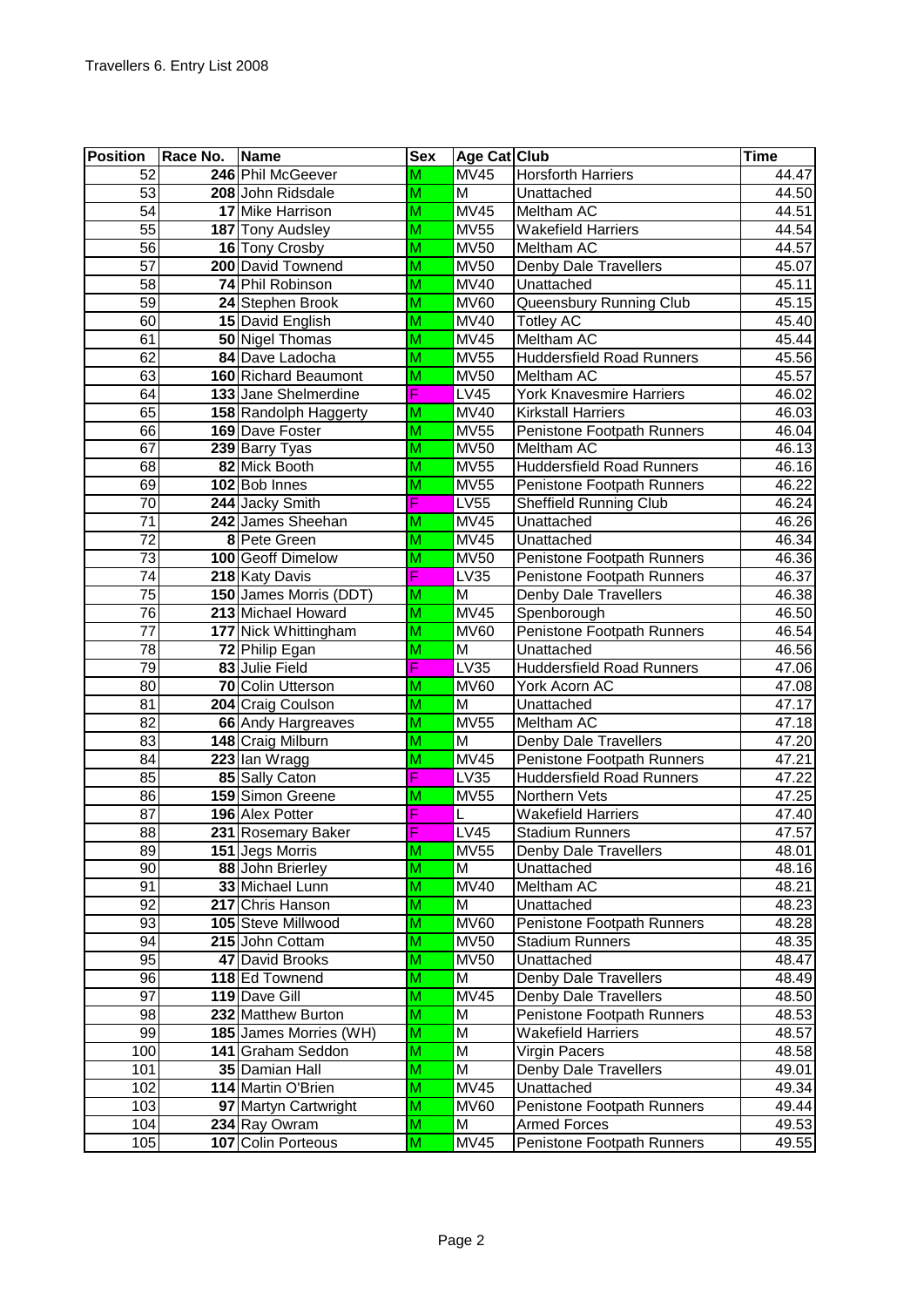| Position         | Race No. | <b>Name</b>                            | <b>Sex</b>                   | Age Cat Club               |                                                            | Time               |
|------------------|----------|----------------------------------------|------------------------------|----------------------------|------------------------------------------------------------|--------------------|
| 106              |          | 173 Sarah Phelan                       | Ë                            | LV35                       | Penistone Footpath Runners                                 | 49.58              |
| 107              |          | 145 Wendy Sykes                        | F                            | LV45                       | Meltham AC                                                 | 50.03              |
| 108              |          | 109 Andy Plummer                       | M                            | <b>MV50</b>                | Penistone Footpath Runners                                 | 50.04              |
| 109              |          | 28 Jeffrey Taylor                      | $\overline{\mathsf{M}}$      | <b>MV70</b>                | <b>Meltham AC</b>                                          | 50.24              |
| 110              |          | 113 Clive Titterton                    | $\overline{\mathsf{M}}$      | <b>MV50</b>                | Unattached                                                 | 50.27              |
| 111              |          | 225 Tristan Loades                     | $\overline{\mathsf{M}}$      | $\overline{\mathsf{M}}$    | Unattached                                                 | 50.38              |
| 112              |          | 6 Arthur Asquith                       | $\overline{\mathsf{M}}$      | <b>MV40</b>                | Unattached                                                 | 51.03              |
| 113              |          | 59 Paul Mason                          | M                            | $\overline{\mathsf{M}}$    | Unattached                                                 | 51.17              |
| 114              |          | 162 Karl J Banks                       | $\overline{\mathsf{M}}$      | $\overline{\mathsf{M}}$    | Unattached                                                 | $\frac{1}{51.28}$  |
| 115              |          | 216 David Lovell                       | $\overline{\mathsf{M}}$      | M                          | <b>Chapel Allerton RR</b>                                  | 51.36              |
| 116              |          | 92 Tim Cock                            | $\overline{\mathsf{M}}$      | <b>MV65</b>                | <b>Holmfirth Harriers</b>                                  | 51.55              |
| 117              |          | 98 Sue Charlesworth                    | F                            | LV45                       | Penistone Footpath Runners                                 | 51.58              |
| 118              |          | 99 Jane Cockerton                      | F                            | <b>LV45</b>                | Penistone Footpath Runners                                 | 52.02              |
| 119              |          | 90 Keith Rant                          | M                            | <b>MV55</b>                | <b>Road Runners Club</b>                                   | 52.12              |
| 120              |          | 25 Graham Guest                        | $\overline{\mathsf{M}}$      | $\overline{\mathsf{M}}$    | <b>Denby Dale Travellers</b>                               | 52.25              |
| 121              |          | 184 Mike Logan                         | M                            | <b>MV45</b>                | Wakefield Harriers                                         | 52.39              |
| $\overline{122}$ |          | 209 Ashley Brown                       | $\overline{\mathsf{M}}$      | M                          | Unattached                                                 | 52.40              |
| 123              |          | 219 Trish Griffin                      | F                            | LV45                       | Penistone Footpath Runners                                 | 52.41              |
| 124              |          | 63 Stephen Wilby                       | M<br>F                       | <b>MV55</b>                | Queensbury Running Club                                    | 52.42              |
| 125              |          | 140 Sara Hayes                         |                              | LV45                       | <b>Virgin Pacers</b>                                       | 52.43              |
| 126              |          | 180 Charlotte Coles                    | F                            | <b>MV60</b>                | <b>Headington Road Runners</b>                             | 52.51              |
| 127              |          | 34 George Russell                      | M                            | MV45                       | Denby Dale Travellers<br><b>Penistone Footpath Runners</b> | 52.54<br>52.55     |
| 128              |          | 103 Brent Lindsay<br>220 Barbara Haigh | $\overline{\mathsf{M}}$<br>F |                            |                                                            |                    |
| 129<br>130       |          | 191 Mark Box                           | M                            | <b>LV60</b><br><b>MV55</b> | Penistone Footpath Runners<br><b>Wakefield Harriers</b>    | 52.58<br>53.02     |
| 131              |          | 96 Ray Brown                           | $\overline{\mathsf{M}}$      | <b>MV65</b>                | Penistone Footpath Runners                                 | 53.04              |
| 132              |          | 46 Halen-Marie Kruger                  | F                            | L                          | Meltham AC                                                 | 53.15              |
| 133              | 7        | <b>Mark Vollans</b>                    | M                            | $\overline{\mathsf{M}}$    | Unattached                                                 | $\overline{53.40}$ |
| 134              |          | 131 Malcolm Rhodes                     | $\overline{\mathsf{M}}$      | <b>MV60</b>                | <b>Rotherham Harriers</b>                                  | $\overline{53.42}$ |
| 135              |          | 43 Mark Keane                          | M                            | <b>MV40</b>                | Unattached                                                 | 54.03              |
| 136              |          | 42 Steve Burrow                        | $\overline{\mathsf{M}}$      | <b>MV45</b>                | Unattached                                                 | 54.12              |
| 137              |          | 156 Elizabeth Heywood                  | F                            | <b>LV45</b>                | <b>Andems Runners</b>                                      | 54.17              |
| 138              |          | 120 Ian Christopherson                 | M                            | <b>MV60</b>                | <b>Barnsley Harriers</b>                                   | 54.20              |
| 139              |          | 146 Mel Sykes                          | F                            | L                          | Meltham AC                                                 | 54.25              |
| 140              |          | 247 Neil Denby                         | M                            | MV55                       | Denby Dale Travellers                                      | 54.42              |
| $\overline{141}$ |          | <b>0</b> Craig Richardson              | $\overline{\mathsf{M}}$      | <b>MV45</b>                | U/A                                                        | 54.47              |
| 142              |          | 26 Thea Thomason                       | F                            | LV35                       | Unattached                                                 | 55.16              |
| 143              |          | 27 Helen Davies                        | F                            | LV40                       | Unattached                                                 | 55.17              |
| 144              |          | 73 Matthew Surgeon                     | $\overline{\mathsf{M}}$      | <b>MV50</b>                | <b>Steel City Striders</b>                                 | 55.19              |
| 145              |          | 157 Charles Crossland                  | $\overline{\mathsf{M}}$      | M                          | <b>Holmfirth Harriers</b>                                  | 55.31              |
| 146              |          | 87 Stuart Anderson                     | M                            | <b>MV70</b>                | <b>Wakefield Harriers</b>                                  | 55.42              |
| 147              |          | <b>147 Robin Crewes</b>                | $\overline{\mathsf{M}}$      | M                          | Unattached                                                 | 55.45              |
| 148              |          | 166 John McCusker                      | M                            | <b>MV40</b>                | Unattached                                                 | 55.51              |
| 149              |          | 167 Alaina Logan                       | F                            | L                          | Unattached                                                 | 55.53              |
| 150              |          | 245 Kate Barley                        | F                            | L                          | Dewsbury Road Runners                                      | 56.02              |
| 151              |          | 61 Kim Schofield                       | F                            | <b>LV45</b>                | Dewsbury Road Runners                                      | 56.07              |
| 152              |          | 238 David Lockwood                     | M                            | M                          | Unattached                                                 | 56.08              |
| 153              |          | 228 Jonathon Routledge                 | $\overline{\mathsf{M}}$      | <b>MV40</b>                | <b>Ackworth Road Runners</b>                               | 56.20              |
| 154              |          | 181 Mick Dowling                       | M                            | <b>MV55</b>                | Unattached                                                 | 56.21              |
| 155              |          | 237 Leah James                         | F                            | L                          | Unattached                                                 | 56.22              |
| 156              |          | 135 Andrew Hughes                      | M                            | M                          | Unattached                                                 | 56.45              |
| 157              |          | 29 Jayne Chappell                      | F                            | <b>LV50</b>                | <b>UKnetrunner</b>                                         | 56.54              |
| 158              |          | 30 Martin Walker                       | M                            | <b>MV40</b>                | <b>UKnetrunner</b>                                         | 56.55              |
| 159              |          | 134 Emma Barton                        | F                            | L                          | Unattached                                                 | 57.01              |